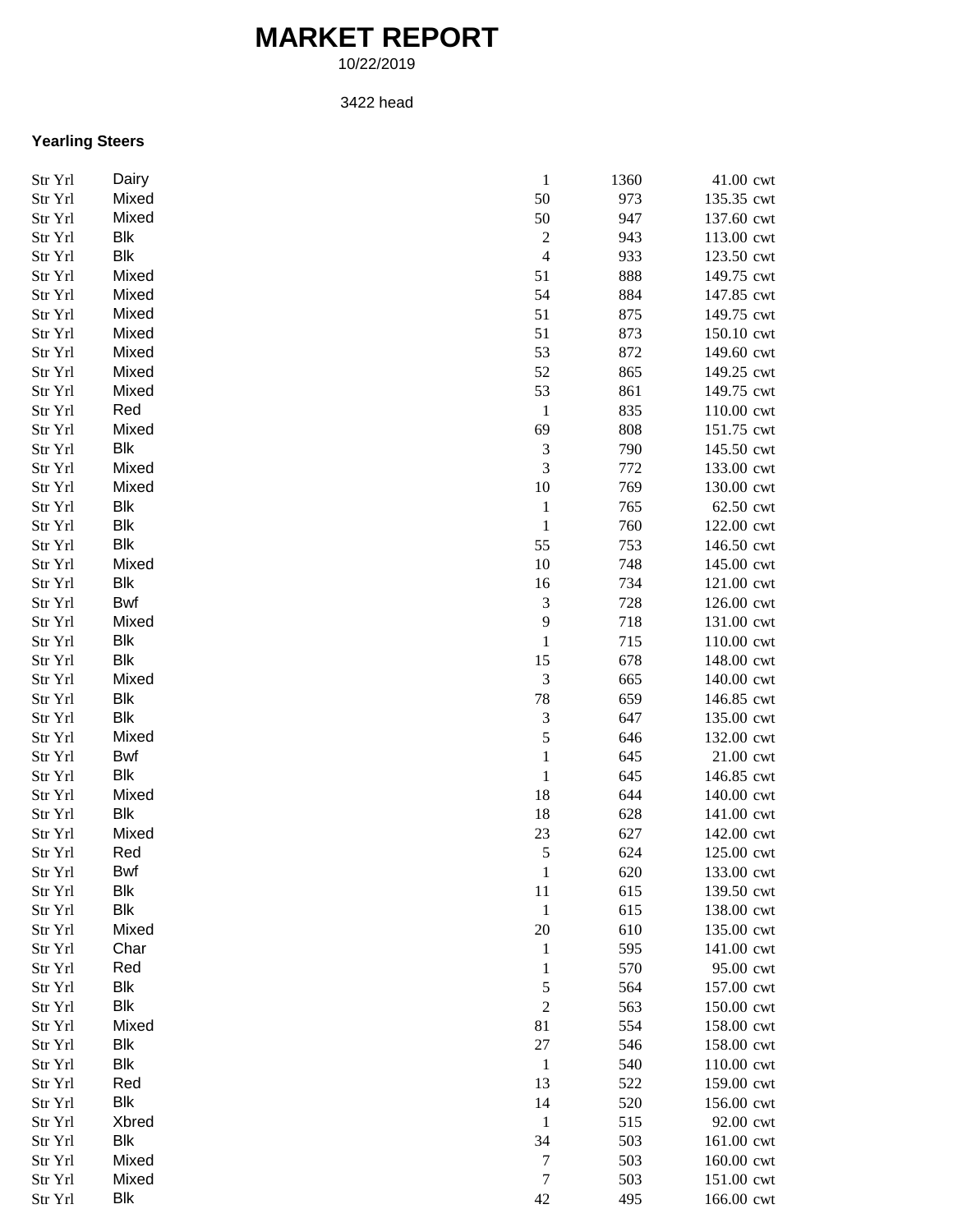| Str Yrl              | Mixed               | 6                           | 491        | 117.00 cwt               |
|----------------------|---------------------|-----------------------------|------------|--------------------------|
| Str Yrl              | Mixed               | $\mathfrak{Z}$              | 487        | 161.00 cwt               |
| Str Yrl              | Blk                 | $\mathfrak{Z}$              | 472        | 171.00 cwt               |
| Str Yrl              | <b>Bwf</b>          | $\overline{\mathcal{L}}$    | 446        | 131.00 cwt               |
| Str Yrl              | <b>Blk</b>          | $\mathbf{1}$                | 445        | 112.50 cwt               |
| Str Yrl              | Mixed               | 19                          | 440        | 164.00 cwt               |
| Str Yrl              | Mixed               | 14                          | 437        | 172.00 cwt               |
| Str Yrl              | Blk                 | $\sqrt{5}$                  | 433        | 170.00 cwt               |
| Str Yrl              | Blk                 | 38                          | 412        | 180.00 cwt               |
| Str Yrl              | Blk                 | $\mathbf{1}$                | 390        | 100.00 cwt               |
| Str Yrl              | Red                 | $\mathbf{1}$                | 375        | 182.00 cwt               |
| Str Yrl              | Blk                 | $\overline{\mathcal{L}}$    | 321        | 186.00 cwt               |
| Str Yrl              | Mixed               | $\mathfrak{Z}$              | 285        | 475.00 hd                |
| <b>Steer Calves</b>  |                     |                             |            |                          |
| Str Calf             | Char                | $\mathbf{1}$                | 870        | 105.00 cwt               |
| Str Calf             | Blk                 | $\mathbf{1}$                | 765        | 160.00 cwt               |
| Str Calf             | Mixed               | $\sqrt{2}$                  | 755        | 110.00 cwt               |
| Str Calf             | Blk                 | 53                          | 723        | 123.00 cwt               |
| Str Calf             | Rwf                 | $\mathbf{1}$                | 715        | 110.00 cwt               |
| Str Calf             | Red                 | $\mathbf{1}$                | 710        | 100.00 cwt               |
| Str Calf             | Mixed               | $10\,$                      | 710        | 116.00 cwt               |
| Str Calf             | Char                | $\ensuremath{\mathfrak{Z}}$ | 705        | 119.00 cwt               |
| Str Calf             | Mixed               | $\ensuremath{\mathfrak{Z}}$ | 695        | 120.00 cwt               |
| Str Calf             | <b>Blk</b>          | $\sqrt{ }$                  | 694        | 122.00 cwt               |
| Str Calf             | Mixed               | $10\,$                      | 678        | 128.00 cwt               |
| Str Calf             | Red                 | $\tau$                      | 678        | 125.00 cwt               |
| Str Calf             | <b>Blk</b>          | $\mathfrak{Z}$              | 675        | 126.00 cwt               |
| Str Calf             | Blk                 | $\boldsymbol{7}$            | 672        | 133.00 cwt               |
| Str Calf             | Mixed               | 38                          | 664        | 136.50 cwt               |
| Str Calf             | Mixed               | 77                          | 661        | 136.00 cwt               |
| Str Calf             | <b>Blk</b>          | 12                          | 656        | 135.00 cwt               |
| Str Calf             | <b>Blk</b>          | 63                          | 650        | 138.75 cwt               |
| Str Calf             | Mixed               | $\sqrt{5}$                  | 648        | 115.00 cwt               |
| Str Calf             | Blk                 | 13                          | 648        | 139.00 cwt               |
| Str Calf             | Blk                 | 5                           | 645        | 138.00 cwt               |
| Str Calf             | Blk                 | 62                          | 645        | 140.50 cwt               |
| Str Calf             | Blk                 | 63                          | 644        | 140.10 cwt               |
| Str Calf             | Mixed               | $\tau$                      | 636        | 126.00 cwt               |
| Str Calf             | Blk                 | 10                          | 636        | 136.00 cwt               |
| Str Calf             | <b>Blk</b>          | $\boldsymbol{2}$            | 630        | 125.00 cwt               |
| Str Calf             | Mixed               | 8                           | 625        | 130.00 cwt               |
| Str Calf             | Blk                 | 9                           | 625        | 129.00 cwt               |
| Str Calf             | Mixed               | $\,8$                       | 619        | 129.00 cwt               |
| Str Calf             | <b>Blk</b>          | $\boldsymbol{7}$            | 618        | 137.50 cwt               |
| Str Calf             | <b>Blk</b>          | $\mathfrak{Z}$              | 613        | 136.00 cwt               |
| Str Calf             | Mixed               | $\mathfrak{Z}$              | 612        | 133.00 cwt               |
| Str Calf             | Mixed<br><b>Blk</b> | 14                          | 609        | 135.00 cwt               |
| Str Calf             | Mixed               | 12<br>33                    | 607<br>602 | 147.50 cwt<br>144.50 cwt |
| Str Calf<br>Str Calf | Blk                 | 11                          | 600        | 140.00 cwt               |
| Str Calf             | <b>Bwf</b>          | $\boldsymbol{2}$            | 600        | 139.00 cwt               |
| Str Calf             | Red                 | 9                           | 598        | 139.00 cwt               |
| Str Calf             | Rwf                 | $\ensuremath{\mathfrak{Z}}$ | 597        | 126.00 cwt               |
| Str Calf             | <b>Bwf</b>          | $\boldsymbol{2}$            | 593        | 137.00 cwt               |
| Str Calf             | Xbred               | $\mathbf{1}$                | 590        | 127.00 cwt               |
| Str Calf             | Blk                 | $\mathbf{1}$                | 575        | 120.00 cwt               |
|                      |                     |                             |            |                          |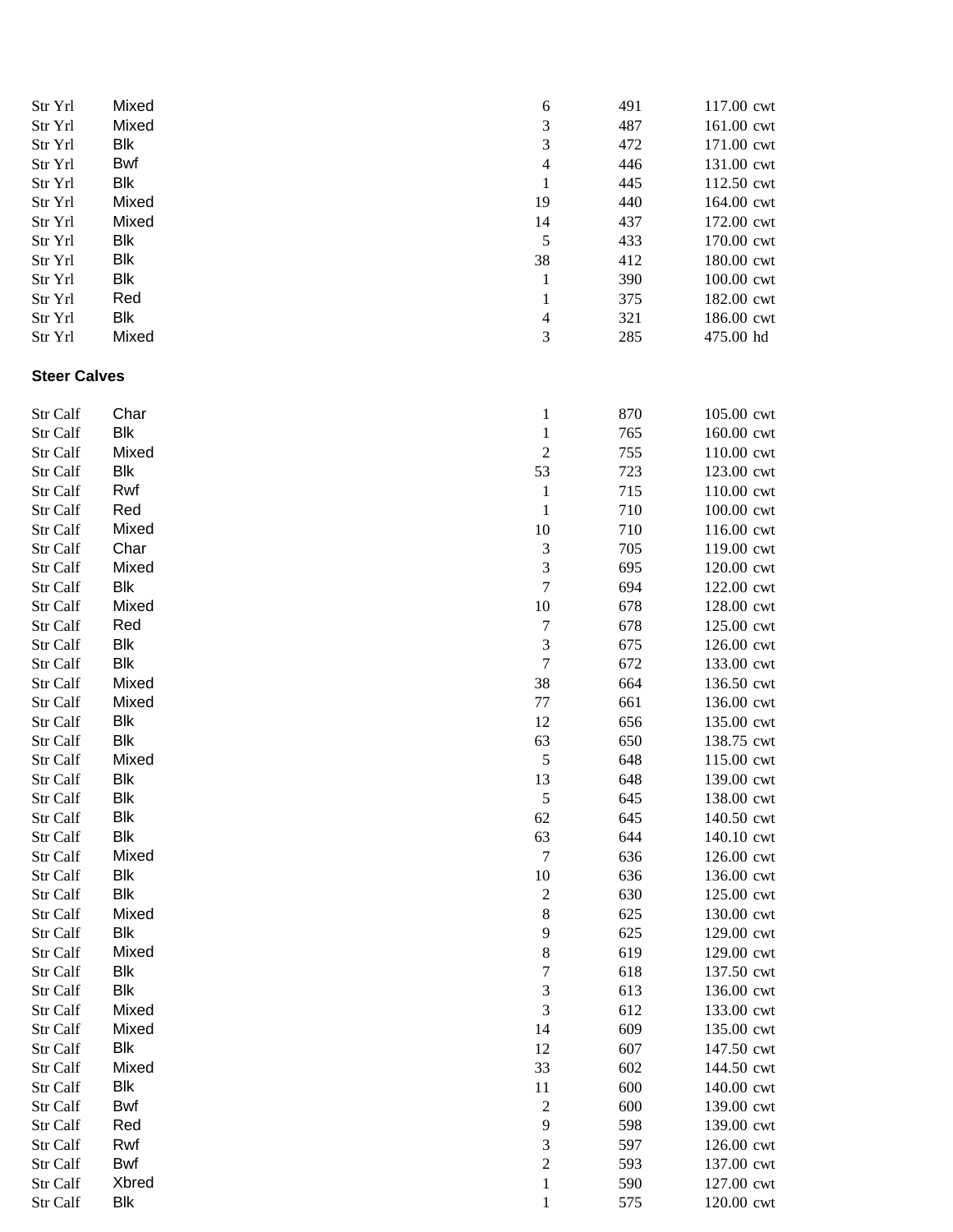| Str Calf | <b>Blk</b> | 5                           | 570 | 130.00 cwt |
|----------|------------|-----------------------------|-----|------------|
| Str Calf | <b>Blk</b> | $\,1$                       | 565 | 120.00 cwt |
| Str Calf | <b>Blk</b> | 11                          | 565 | 148.00 cwt |
| Str Calf | <b>Blk</b> | $\sqrt{3}$                  | 557 | 135.00 cwt |
| Str Calf | <b>Blk</b> | 3                           | 557 | 140.00 cwt |
| Str Calf | Blk        | $\overline{\mathbf{c}}$     | 553 | 134.00 cwt |
| Str Calf | Blk        | 9                           | 547 | 156.00 cwt |
| Str Calf | <b>Blk</b> | 21                          | 546 | 145.00 cwt |
| Str Calf | Blk        | 2                           | 543 | 134.00 cwt |
| Str Calf | Blk        | 6                           | 541 | 154.00 cwt |
| Str Calf | <b>Blk</b> | 7                           | 539 | 150.00 cwt |
| Str Calf | <b>Blk</b> | 22                          | 536 | 152.50 cwt |
| Str Calf | Mixed      | $\overline{\mathcal{A}}$    | 536 | 139.00 cwt |
| Str Calf | Blk        | 7                           | 533 | 150.00 cwt |
| Str Calf | <b>Blk</b> | 9                           | 526 | 154.00 cwt |
| Str Calf | Mixed      | 25                          | 525 |            |
|          |            |                             |     | 150.00 cwt |
| Str Calf | Blk        | $\mathfrak 3$               | 523 | 125.00 cwt |
| Str Calf | Blk        | 9                           | 515 | 158.00 cwt |
| Str Calf | Char       | $\,1$                       | 515 | 147.00 cwt |
| Str Calf | <b>Blk</b> | 29                          | 501 | 159.00 cwt |
| Str Calf | Mixed      | 6                           | 500 | 142.00 cwt |
| Str Calf | <b>Blk</b> | 8                           | 493 | 141.00 cwt |
| Str Calf | <b>Blk</b> | $\,1$                       | 480 | 142.00 cwt |
| Str Calf | Blk        | 3                           | 480 | 145.00 cwt |
| Str Calf | <b>Blk</b> | 6                           | 475 | 161.00 cwt |
| Str Calf | Mixed      | $\overline{c}$              | 465 | 150.00 cwt |
| Str Calf | Blk        | 7                           | 461 | 151.00 cwt |
| Str Calf | <b>Blk</b> | $\mathbf{1}$                | 455 | 125.00 cwt |
| Str Calf | Mixed      | 6                           | 452 | 152.00 cwt |
| Str Calf | Mixed      | 8                           | 446 | 153.00 cwt |
| Str Calf | Rwf        | 3                           | 423 | 155.00 cwt |
| Str Calf | <b>Blk</b> | 13                          | 419 | 172.00 cwt |
| Str Calf | <b>Blk</b> | $\ensuremath{\mathfrak{Z}}$ | 415 | 175.00 cwt |
| Str Calf | Blk        | 12                          | 412 | 177.00 cwt |
| Str Calf | Blk        | $\sqrt{5}$                  | 406 | 166.00 cwt |
| Str Calf | <b>Blk</b> | 10                          | 388 | 187.00 cwt |
| Str Calf | <b>Blk</b> | $\mathbf{1}$                | 365 | 153.00 cwt |
| Str Calf | <b>Blk</b> | $\mathbf{1}$                | 360 | 180.00 cwt |
| Str Calf | <b>Blk</b> | 3                           | 358 | 197.50 cwt |
| Str Calf | <b>Blk</b> | $\mathbf 1$                 | 355 | 182.00 cwt |
| Str Calf | <b>Blk</b> | $\mathbf{1}$                | 350 | 144.00 cwt |
| Str Calf | Red        | $\mathbf{1}$                | 340 | 152.50 cwt |
| Str Calf | Blk        | $\overline{\mathbf{c}}$     | 333 | 550.00 hd  |
| Str Calf | Char       | $\mathbf{1}$                | 325 | 187.00 cwt |
| Str Calf | Mixed      |                             | 322 | 173.00 cwt |
|          |            | 5                           |     |            |
| Str Calf | <b>Blk</b> | 1                           | 295 | 180.00 cwt |
| Str Calf | Xbred      | $\mathbf{1}$                | 295 | 350.00 hd  |
| Str Calf | <b>Bwf</b> | $\mathbf{1}$                | 285 | 575.00 hd  |
| Str Calf | Blk        | $\mathbf{1}$                | 280 | 420.00 hd  |
| Str Calf | Char       | 3                           | 275 | 425.00 hd  |
| Str Calf | <b>Blk</b> | $\mathbf{1}$                | 245 | 191.00 cwt |
| Str Calf | Xbred      | $\mathbf{1}$                | 235 | 40.00 hd   |
| Str Calf | Xbred      | 10                          | 233 | 115.00 hd  |
| Str Calf | Xbred      | 3                           | 228 | 120.00 hd  |
| Str Calf | Blk        | $\mathbf 1$                 | 225 | 475.00 hd  |
| Str Calf | Xbred      | 10                          | 217 | 100.00 hd  |
| Str Calf | Xbred      | $\mathbf{1}$                | 210 | 160.00 hd  |
| Str Calf | Xbred      | $\sqrt{6}$                  | 184 | 105.00 hd  |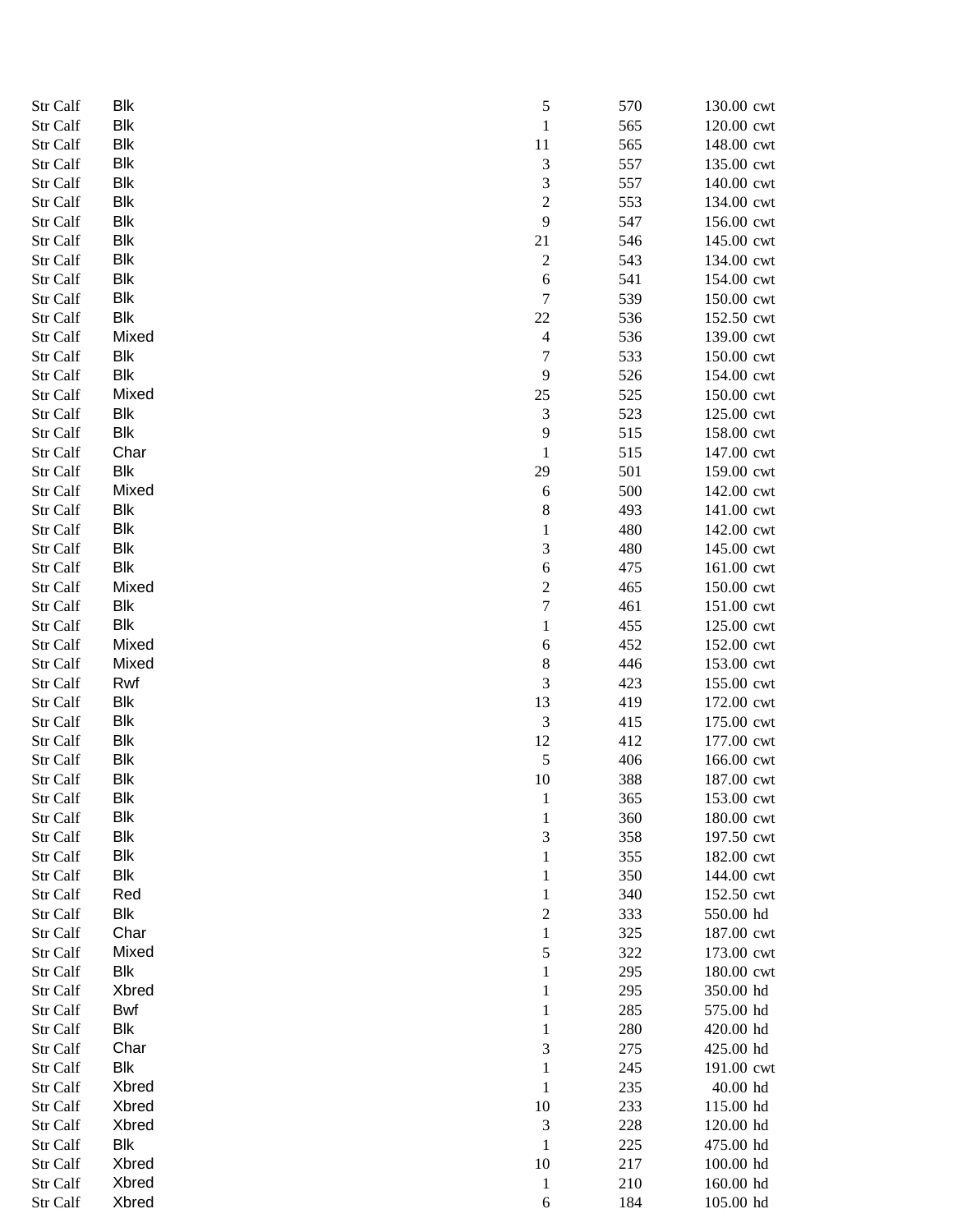| Str Calf                | Xbred      | 6                           | 183  | 115.00 hd  |
|-------------------------|------------|-----------------------------|------|------------|
| Str Calf                | Bwf        | $\mathbf{1}$                | 150  | 210.00 hd  |
| Str Calf                | Blk        | $\mathbf{1}$                | 130  | 150.00 hd  |
| <b>Yearling Heifers</b> |            |                             |      |            |
| Hfr Yrl                 | Blk        | $\overline{4}$              | 1048 | 106.00 cwt |
| Hfr Yrl                 | Blk        | $\mathbf{1}$                | 880  | 32.00 cwt  |
| Hfr Yrl                 | <b>Blk</b> | $\mathbf{1}$                | 815  | 110.00 cwt |
| Hfr Yrl                 | <b>Blk</b> | $\sqrt{2}$                  | 773  | 109.00 cwt |
| Hfr Yrl                 | <b>Blk</b> | $\boldsymbol{7}$            | 751  | 120.50 cwt |
| Hfr Yrl                 | <b>Blk</b> | 34                          | 720  | 135.00 cwt |
| Hfr Yrl                 | Red        | $\mathbf{1}$                | 720  | 118.00 cwt |
| Hfr Yrl                 | Blk        | $\mathbf{1}$                | 705  | 110.00 cwt |
| Hfr Yrl                 | Mixed      | $\sqrt{6}$                  | 699  | 120.00 cwt |
| Hfr Yrl                 | Blk        | $\mathbf{1}$                | 685  | 101.00 cwt |
| Hfr Yrl                 | Mixed      | $\boldsymbol{7}$            | 679  | 116.00 cwt |
| Hfr Yrl                 | Bwf        | $\mathbf{1}$                | 670  | 105.00 cwt |
| Hfr Yrl                 | Mixed      | 58                          | 667  | 122.75 cwt |
| Hfr Yrl                 | Blk        | 18                          | 651  | 136.00 cwt |
| Hfr Yrl                 | Mixed      | $\overline{4}$              | 646  | 125.00 cwt |
| Hfr Yrl                 | Blk        | 21                          | 629  | 139.00 cwt |
| Hfr Yrl                 | <b>Blk</b> | $\sqrt{6}$                  | 616  | 129.50 cwt |
| Hfr Yrl                 | Red        | $\mathbf{1}$                | 615  | 116.00 cwt |
| Hfr Yrl                 | <b>Blk</b> | $\sqrt{3}$                  | 615  | 130.00 cwt |
| Hfr Yrl                 | Mixed      | $23\,$                      | 595  | 131.00 cwt |
| Hfr Yrl                 | <b>Blk</b> | $\sqrt{2}$                  | 563  | 125.00 cwt |
| Hfr Yrl                 | Mixed      | $\boldsymbol{7}$            | 561  | 132.00 cwt |
| Hfr Yrl                 | <b>Blk</b> | $\,1$                       | 555  | 131.00 cwt |
| Hfr Yrl                 | <b>Blk</b> | $\overline{4}$              | 550  | 144.00 cwt |
| Hfr Yrl                 | Red        | $\mathbf{1}$                | 545  | 115.00 cwt |
| Hfr Yrl                 | Blk        | $\overline{4}$              | 541  | 126.00 cwt |
| Hfr Yrl                 | Blk        | 36                          | 527  | 138.75 cwt |
| Hfr Yrl                 | Blk        | 12                          | 521  | 145.50 cwt |
| Hfr Yrl                 | Mixed      | $\overline{\mathcal{L}}$    | 505  | 132.50 cwt |
| Hfr Yrl                 | Blk        | $\sqrt{2}$                  | 503  | 130.00 cwt |
| Hfr Yrl                 | Red        | 12                          | 497  | 145.00 cwt |
| Hfr Yrl                 | Blk        | $\sqrt{3}$                  | 463  | 149.00 cwt |
| Hfr Yrl                 | Mixed      | 5                           | 460  | 141.00 cwt |
| Hfr Yrl                 | Mixed      | 5                           | 458  | 142.00 cwt |
| Hfr Yrl                 | Blk        | $\sqrt{2}$                  | 455  | 133.00 cwt |
| Hfr Yrl                 | <b>Blk</b> | $\,1\,$                     | 450  | 135.00 cwt |
| Hfr Yrl                 | Mixed      | 24                          | 446  | 154.50 cwt |
| Hfr Yrl                 | <b>Blk</b> | $\ensuremath{\mathfrak{Z}}$ | 435  | 151.50 cwt |
| Hfr Yrl                 | <b>Blk</b> | $\mathbf{1}$                | 410  | 143.00 cwt |
| Hfr Yrl                 | <b>Blk</b> | $\mathbf{1}$                | 405  | 145.00 cwt |
| Hfr Yrl                 | Red        | $\mathbf{1}$                | 395  | 121.00 cwt |
| Hfr Yrl                 | Blk        | $\sqrt{2}$                  | 353  | 155.00 cwt |
| Hfr Yrl                 | Mixed      | $\boldsymbol{7}$            | 332  | 182.00 cwt |
| Hfr Yrl                 | Mixed      | 9                           | 302  | 190.00 cwt |
| Hfr Yrl                 | Blk        | 1                           | 275  | 410.00 hd  |
| Hfr Yrl                 | Blk        | $\mathbf{1}$                | 265  | 375.00 hd  |
| <b>Heifer Calves</b>    |            |                             |      |            |
| Hfr Calf                | Blk        | 7                           | 769  | 124.00 cwt |
| Hfr Calf                | <b>Blk</b> | $\mathbf{1}$                | 765  | 109.00 cwt |
| Hfr Calf                | Mixed      | $\overline{c}$              | 730  | 111.00 cwt |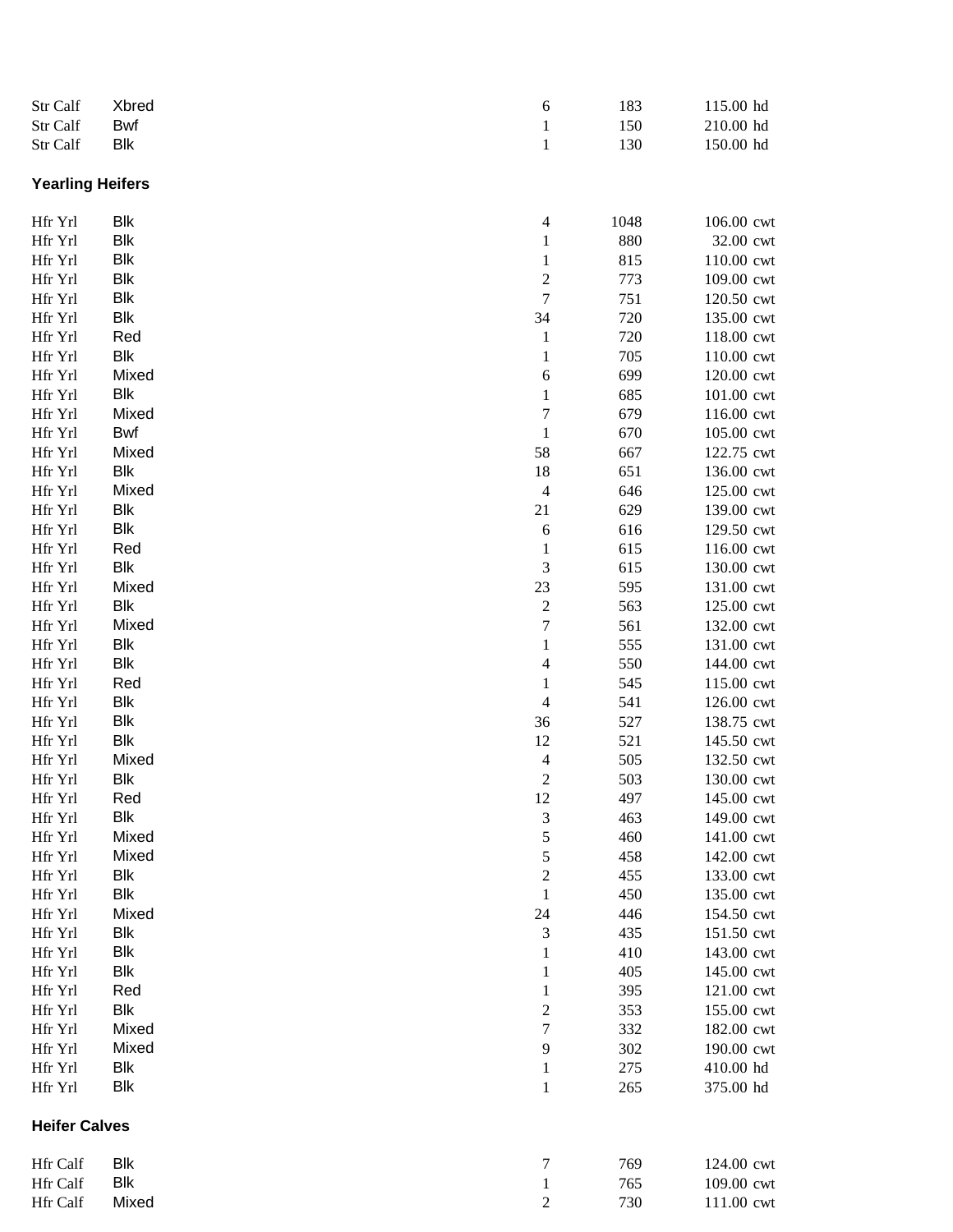| <b>Hfr Calf</b> | Mixed      | $\overline{\mathbf{c}}$     | 715 | 102.00 cwt |
|-----------------|------------|-----------------------------|-----|------------|
| Hfr Calf        | <b>Blk</b> | 3                           | 710 | 113.00 cwt |
| Hfr Calf        | <b>Blk</b> | 46                          | 709 | 122.25 cwt |
| Hfr Calf        | <b>Blk</b> | $\mathbf{1}$                | 700 | 110.00 cwt |
| Hfr Calf        | <b>Blk</b> | $\mathbf{1}$                | 680 | 106.00 cwt |
| Hfr Calf        | Xbred      | $\boldsymbol{2}$            | 660 | 118.00 cwt |
| Hfr Calf        | <b>Blk</b> | $\overline{4}$              | 631 | 121.00 cwt |
| Hfr Calf        | Mixed      | 3                           | 625 | 100.00 cwt |
| Hfr Calf        | <b>Blk</b> | 62                          | 623 | 131.25 cwt |
| Hfr Calf        | <b>Blk</b> | 63                          | 622 | 134.50 cwt |
| Hfr Calf        | <b>Blk</b> | 9                           | 619 | 138.00 cwt |
| Hfr Calf        | <b>Blk</b> | 63                          | 617 | 133.00 cwt |
| Hfr Calf        | Blk        | 3                           | 615 | 119.00 cwt |
| <b>Hfr Calf</b> | Char       | $\mathbf{1}$                | 610 | 106.00 cwt |
| <b>Hfr Calf</b> | <b>Blk</b> | 10                          | 596 | 140.00 cwt |
| Hfr Calf        | Blk        |                             | 591 |            |
|                 |            | $\mathfrak s$               |     | 115.00 cwt |
| Hfr Calf        | <b>Blk</b> | 4                           | 579 | 110.00 cwt |
| Hfr Calf        | Mixed      | 10                          | 578 | 122.00 cwt |
| Hfr Calf        | Mixed      | 14                          | 575 | 129.50 cwt |
| Hfr Calf        | <b>Blk</b> | 11                          | 574 | 131.50 cwt |
| Hfr Calf        | Mixed      | $\mathfrak 3$               | 573 | 113.00 cwt |
| Hfr Calf        | <b>Blk</b> | 10                          | 573 | 134.50 cwt |
| Hfr Calf        | Xbred      | $\mathbf{1}$                | 565 | 88.00 cwt  |
| Hfr Calf        | Mixed      | 3                           | 565 | 108.00 cwt |
| Hfr Calf        | <b>Blk</b> | $\mathbf{1}$                | 565 | 107.00 cwt |
| Hfr Calf        | Red        | 1                           | 560 | 110.00 cwt |
| Hfr Calf        | Mixed      | 5                           | 556 | 105.00 cwt |
| Hfr Calf        | <b>Blk</b> | $\overline{c}$              | 553 | 120.00 cwt |
| Hfr Calf        | Mixed      | $\mathbf{1}$                | 550 | 90.00 cwt  |
| Hfr Calf        | Mixed      | 5                           | 549 | 110.00 cwt |
| Hfr Calf        | <b>Blk</b> | $\overline{\mathcal{A}}$    | 549 | 123.00 cwt |
| Hfr Calf        | Mixed      | 16                          | 543 | 139.00 cwt |
| Hfr Calf        | <b>Blk</b> | $\overline{4}$              | 538 | 127.00 cwt |
| <b>Hfr Calf</b> | <b>Blk</b> | 3                           | 535 | 140.00 cwt |
| Hfr Calf        | <b>Blk</b> | 10                          | 532 | 133.50 cwt |
| Hfr Calf        | <b>Blk</b> | 8                           | 529 | 141.00 cwt |
| Hfr Calf        | <b>Blk</b> | $\overline{9}$              | 517 | 134.00 cwt |
| Hfr Calf        | Mixed      | $28\,$                      | 514 | 131.00 cwt |
| Hfr Calf        | Mixed      | $\ensuremath{\mathfrak{Z}}$ | 508 | 114.00 cwt |
| Hfr Calf        | Mixed      | $\tau$                      | 506 | 125.00 cwt |
| Hfr Calf        | <b>Blk</b> | 10                          | 505 | 136.00 cwt |
| Hfr Calf        | Char       | $\mathbf{1}$                | 495 | 127.00 cwt |
| Hfr Calf        | <b>Blk</b> | 18                          | 487 | 150.00 cwt |
| Hfr Calf        | <b>Blk</b> | 9                           | 485 | 142.00 cwt |
| Hfr Calf        | <b>Blk</b> | 20                          | 484 | 135.00 cwt |
| <b>Hfr Calf</b> | <b>Blk</b> | 13                          | 477 | 137.00 cwt |
| Hfr Calf        | <b>Blk</b> | 15                          | 475 | 149.00 cwt |
|                 | Hereford   |                             | 470 |            |
| Hfr Calf        |            | $\mathbf{1}$                |     | 116.00 cwt |
| Hfr Calf        | <b>Blk</b> | $\mathbf{1}$                | 470 | 57.00 cwt  |
| Hfr Calf        | <b>Blk</b> | $\mathbf{1}$                | 465 | 127.00 cwt |
| Hfr Calf        | <b>Blk</b> | $\overline{c}$              | 458 | 155.00 cwt |
| Hfr Calf        | <b>Blk</b> | $\boldsymbol{6}$            | 456 | 150.00 cwt |
| Hfr Calf        | <b>Blk</b> | $\mathbf{1}$                | 455 | 136.00 cwt |
| Hfr Calf        | Mixed      | 5                           | 453 | 137.00 cwt |
| Hfr Calf        | <b>Blk</b> | $\mathbf{1}$                | 450 | 139.00 cwt |
| Hfr Calf        | Char       | $\mathbf{1}$                | 450 | 101.00 cwt |
| Hfr Calf        | <b>Blk</b> | $\overline{\mathbf{c}}$     | 430 | 138.00 cwt |
| Hfr Calf        | <b>Blk</b> | $\,8\,$                     | 426 | 158.00 cwt |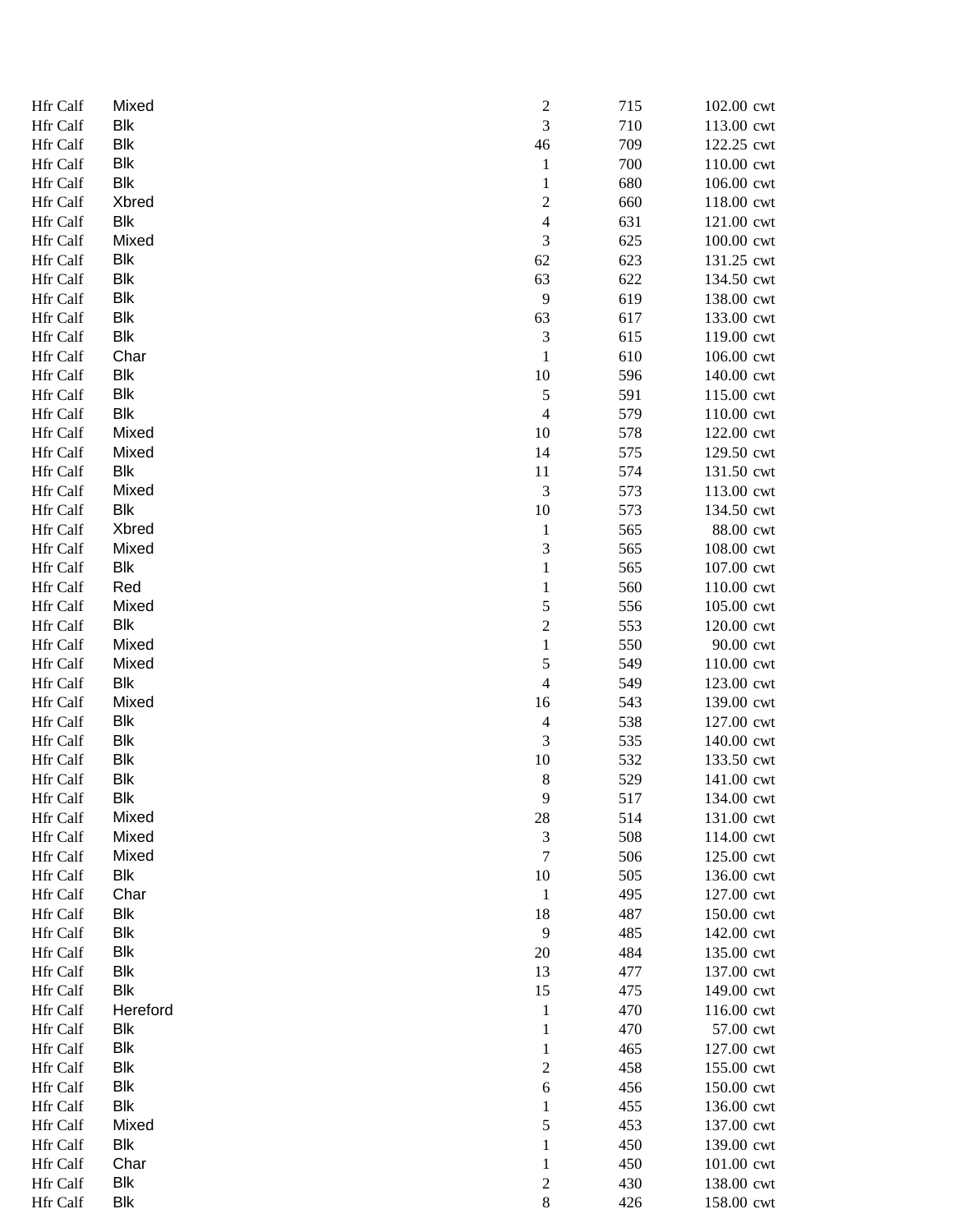| Hfr Calf           | Blk        | $\mathbf{1}$                | 425  | 143.00 cwt |
|--------------------|------------|-----------------------------|------|------------|
| Hfr Calf           | <b>Bwf</b> | $\mathbf{1}$                | 425  | 115.00 cwt |
| Hfr Calf           | <b>Blk</b> | $\sqrt{2}$                  | 423  | 126.00 cwt |
| Hfr Calf           | Blk        | $\overline{4}$              | 415  | 152.00 cwt |
| Hfr Calf           | Blk        | 10                          | 410  | 157.00 cwt |
| Hfr Calf           | Mixed      | $\overline{4}$              | 398  | 152.50 cwt |
| Hfr Calf           | Blk        | 5                           | 389  | 148.00 cwt |
| Hfr Calf           | <b>Blk</b> | 3                           | 385  | 167.00 cwt |
| Hfr Calf           | Xbred      | $\mathbf{1}$                | 375  | 129.00 cwt |
| Hfr Calf           | Blk        | $\mathbf{1}$                | 365  | 115.00 cwt |
| Hfr Calf           | <b>Blk</b> | $\mathbf{1}$                | 360  | 159.00 cwt |
| Hfr Calf           | Blk        | $\mathbf{1}$                | 320  | 148.00 cwt |
| Hfr Calf           | Rwf        | $\mathbf{1}$                | 315  | 136.00 cwt |
| Hfr Calf           | Rwf        | $\mathbf{1}$                | 270  | 153.00 cwt |
| Hfr Calf           | <b>Blk</b> | $\mathbf{1}$                | 255  | 400.00 hd  |
| Hfr Calf           | Blk        | $\mathbf{1}$                | 240  | 168.00 cwt |
| Hfr Calf           | Char       | $\mathbf{1}$                | 230  | 160.00 hd  |
| Hfr Calf           | Blk        | $\mathbf{1}$                | 225  | 75.00 hd   |
| Hfr Calf           | Mixed      | $\sqrt{2}$                  | 223  | 400.00 hd  |
| Hfr Calf           | <b>Blk</b> | $\mathbf 1$                 | 130  | 120.00 hd  |
| Hfr Calf           | <b>Bwf</b> | $\mathbf{1}$                | 95   | 175.00 hd  |
| <b>Bull Calves</b> |            |                             |      |            |
| <b>Bull Calf</b>   | Blk        | $\overline{c}$              | 753  | 111.00 cwt |
| <b>Bull Calf</b>   | Bwf        | $\mathbf{1}$                | 730  | 61.00 cwt  |
| <b>Bull Calf</b>   | Mixed      | $\sqrt{2}$                  | 710  | 105.00 cwt |
| <b>Bull Calf</b>   | Blk        | $\mathbf 1$                 | 650  | 111.00 cwt |
| <b>Bull Calf</b>   | <b>Blk</b> | $\mathbf{1}$                | 605  | 121.00 cwt |
| <b>Bull Calf</b>   | Red        | $\mathbf{1}$                | 600  | 125.00 cwt |
| <b>Bull Calf</b>   | <b>Blk</b> | $\mathbf{1}$                | 595  | 115.00 cwt |
| <b>Bull Calf</b>   | <b>Blk</b> | $\ensuremath{\mathfrak{Z}}$ | 583  | 125.00 cwt |
| <b>Bull Calf</b>   | <b>Blk</b> | $\overline{4}$              | 578  | 110.00 cwt |
| <b>Bull Calf</b>   | Mixed      | $\mathbf{1}$                | 555  | 101.00 cwt |
| <b>Bull Calf</b>   | Blk        | $\sqrt{2}$                  | 540  | 130.00 cwt |
| <b>Bull Calf</b>   | Blk        | $\,1\,$                     | 540  | 100.00 cwt |
| <b>Bull Calf</b>   | Blk        | 5                           | 522  | 126.00 cwt |
| <b>Bull Calf</b>   | Mixed      | $\mathfrak 3$               | 495  | 109.00 cwt |
| <b>Bull Calf</b>   | <b>Blk</b> | $\sqrt{2}$                  | 468  | 154.00 cwt |
| <b>Bull Calf</b>   | Mixed      | $\sqrt{2}$                  | 378  | 155.00 cwt |
| <b>Bull Calf</b>   | Blk        | $\sqrt{2}$                  | 350  | 194.00 cwt |
| <b>Bull Calf</b>   | Red        | $\sqrt{2}$                  | 343  | 162.50 cwt |
| <b>Pairs</b>       |            |                             |      |            |
| Pair               | Red        | $\mathbf{1}$                | 1510 | 1080.00 hd |
| Pair               | Blk        | $\mathbf{1}$                | 1420 | 1225.00 hd |
| Pair               | Rwf        | $\mathbf{1}$                | 1400 | 920.00 hd  |
| Pair               | <b>Blk</b> | 4                           | 1285 | 1240.00 hd |
| Pair               | Mixed      | $\overline{4}$              | 1253 | 1190.00 hd |
| Pair               | Bwf        | $\mathbf{1}$                | 1210 | 700.00 hd  |
| Pair               | Mixed      | $\boldsymbol{6}$            | 1169 | 1000.00 hd |
| <b>Cows</b>        |            |                             |      |            |
| Dairy Cow          |            | $\mathbf{1}$                | 1705 | 49.00 cwt  |
| <b>Blk Cow</b>     |            | $\mathbf{1}$                | 1675 | 55.00 cwt  |
| <b>Blk Cow</b>     |            | $\,1$                       | 1640 | 870.00 hd  |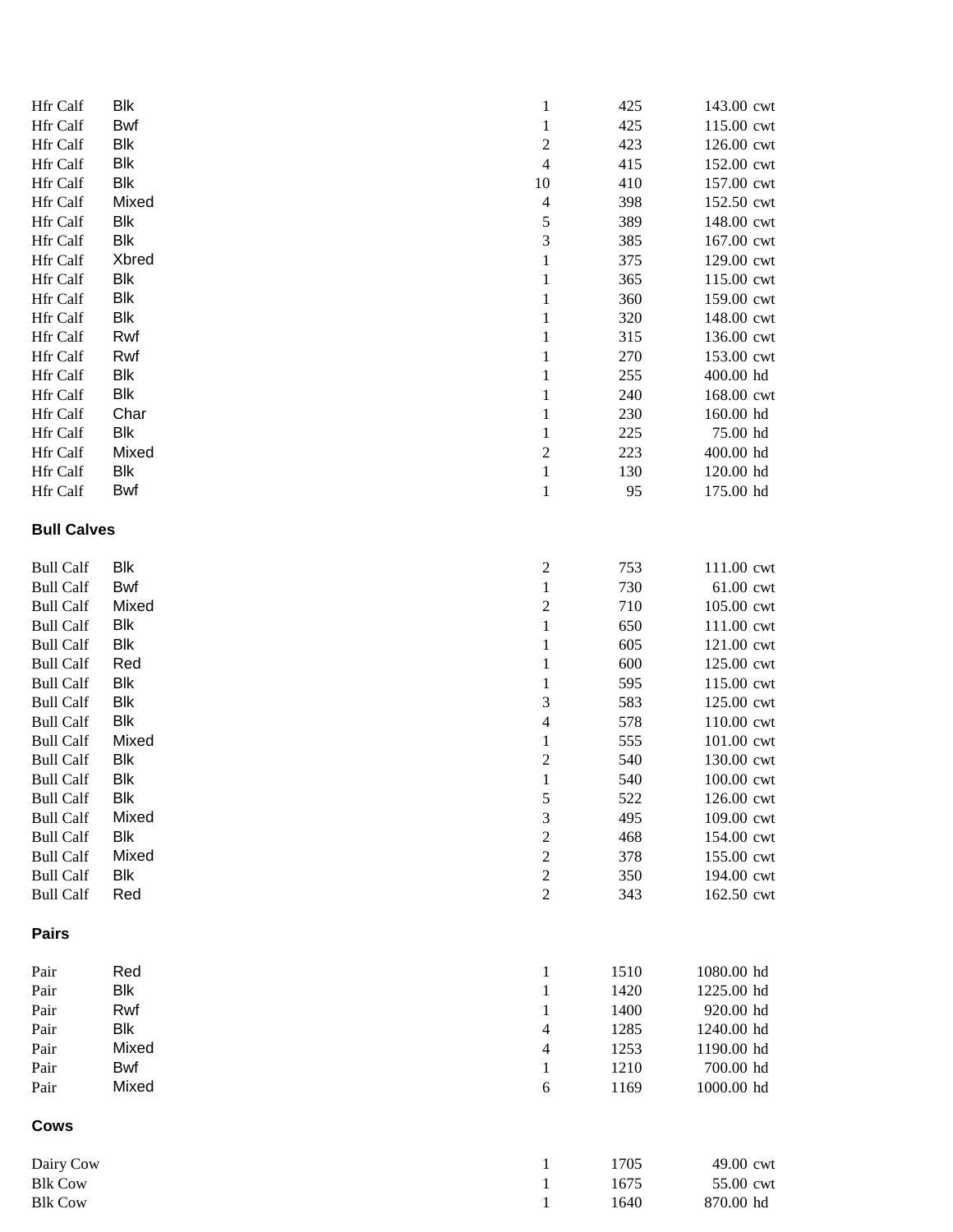| <b>Blk Cow</b> | $\mathbf{1}$            | 1625 | 59.00 cwt |
|----------------|-------------------------|------|-----------|
| <b>Blk Cow</b> | $\overline{c}$          | 1450 | 785.00 hd |
| <b>Blk Cow</b> | $\mathfrak s$           | 1448 | 42.00 cwt |
| <b>Bwf Cow</b> | $\mathbf{1}$            | 1430 | 51.00 cwt |
| <b>Blk Cow</b> | $\mathbf{1}$            | 1370 | 49.00 cwt |
| <b>Blk Cow</b> | $\mathbf{1}$            | 1365 | 675.00 hd |
| <b>Blk Cow</b> | $\mathbf{1}$            | 1360 | 750.00 hd |
| <b>Blk Cow</b> | $\mathbf{1}$            | 1350 | 770.00 hd |
| <b>Blk Cow</b> | $\mathbf{1}$            | 1350 | 45.00 cwt |
| <b>Blk Cow</b> | $\overline{c}$          | 1338 | 45.00 cwt |
| <b>Blk Cow</b> | $\mathbf{1}$            | 1325 | 40.00 cwt |
| <b>Blk Cow</b> | $\mathbf{1}$            | 1315 | 43.00 cwt |
| <b>Blk Cow</b> | 3                       | 1307 | 740.00 hd |
| <b>Blk Cow</b> | $\mathbf{1}$            | 1305 | 40.00 cwt |
| <b>Blk Cow</b> | $\mathbf{1}$            | 1305 | 54.00 cwt |
| Mixed Cow      | 9                       | 1290 | 44.50 cwt |
| <b>Blk Cow</b> | $\mathbf{1}$            | 1290 | 45.00 cwt |
| <b>Bwf Cow</b> | $\mathbf{1}$            | 1285 | 42.00 cwt |
| Char Cow       | $\mathbf{1}$            | 1280 | 44.00 cwt |
| Mixed Cow      | $\sqrt{2}$              | 1278 | 44.00 cwt |
| <b>Blk Cow</b> | $\mathbf{1}$            | 1270 | 43.00 cwt |
| <b>Blk Cow</b> | $\mathbf{1}$            | 1260 | 50.00 cwt |
| <b>Blk Cow</b> | $\mathbf{1}$            | 1250 | 49.00 cwt |
| <b>Blk Cow</b> | 3                       | 1238 | 49.00 cwt |
| <b>Blk Cow</b> | $\overline{c}$          | 1230 | 48.00 cwt |
| <b>Blk Cow</b> | $\overline{c}$          | 1225 | 43.00 cwt |
| <b>Blk Cow</b> | $\mathbf{1}$            | 1220 | 46.00 cwt |
| <b>Blk Cow</b> | $\mathbf{1}$            | 1220 | 50.00 cwt |
| Mixed Cow      | 6                       | 1213 | 42.50 cwt |
| <b>Blk Cow</b> | $\overline{\mathbf{c}}$ | 1210 | 790.00 hd |
| <b>Blk Cow</b> | 5                       | 1205 | 43.00 cwt |
| <b>Blk Cow</b> | $\mathbf{1}$            | 1185 | 56.00 cwt |
| <b>Blk Cow</b> | $\sqrt{3}$              | 1183 | 47.50 cwt |
| <b>Bwf Cow</b> | $\mathbf{1}$            | 1170 | 26.00 cwt |
| <b>Blk Cow</b> | 3                       | 1165 | 43.00 cwt |
| <b>Blk Cow</b> | $\overline{c}$          | 1163 | 43.00 cwt |
| <b>Blk Cow</b> | 3                       | 1162 | 53.50 cwt |
| <b>Blk Cow</b> | $\mathbf{1}$            | 1160 | 42.00 cwt |
| <b>Blk Cow</b> | $\mathfrak{Z}$          | 1157 | 46.00 cwt |
| <b>Blk Cow</b> | $\mathbf{1}$            | 1155 | 35.00 cwt |
| <b>Blk Cow</b> | 1                       | 1150 | 41.00 cwt |
| Mixed Cow      | 9                       | 1144 | 53.50 cwt |
| <b>Blk Cow</b> | $\mathbf{1}$            | 1135 | 33.00 cwt |
| <b>Blk Cow</b> | 7                       | 1128 | 45.00 cwt |
| <b>Bwf Cow</b> | $\mathbf{1}$            | 1125 | 48.00 cwt |
| Mixed Cow      | 4                       | 1123 | 43.00 cwt |
| <b>Blk Cow</b> | $\mathbf{1}$            | 1120 | 46.00 cwt |
| Mixed Cow      | 9                       | 1109 | 53.50 cwt |
| <b>Blk Cow</b> | $\mathbf{1}$            | 1095 | 39.00 cwt |
| Mixed Cow      | 9                       | 1093 | 44.00 cwt |
| Mixed Cow      | $\,8\,$                 | 1093 | 45.00 cwt |
| <b>Blk Cow</b> | $\sqrt{2}$              | 1093 | 43.00 cwt |
| Mixed Cow      | 5                       | 1092 | 42.50 cwt |
| Red Cow        | $\mathbf{1}$            | 1075 | 50.00 cwt |
| <b>Rwf Cow</b> | $\mathbf{1}$            | 1070 | 50.00 cwt |
| <b>Blk Cow</b> | 6                       | 1069 | 43.00 cwt |
| <b>Bwf Cow</b> | 1                       | 1065 | 10.00 cwt |
| <b>Blk Cow</b> | 1                       | 1055 | 32.00 cwt |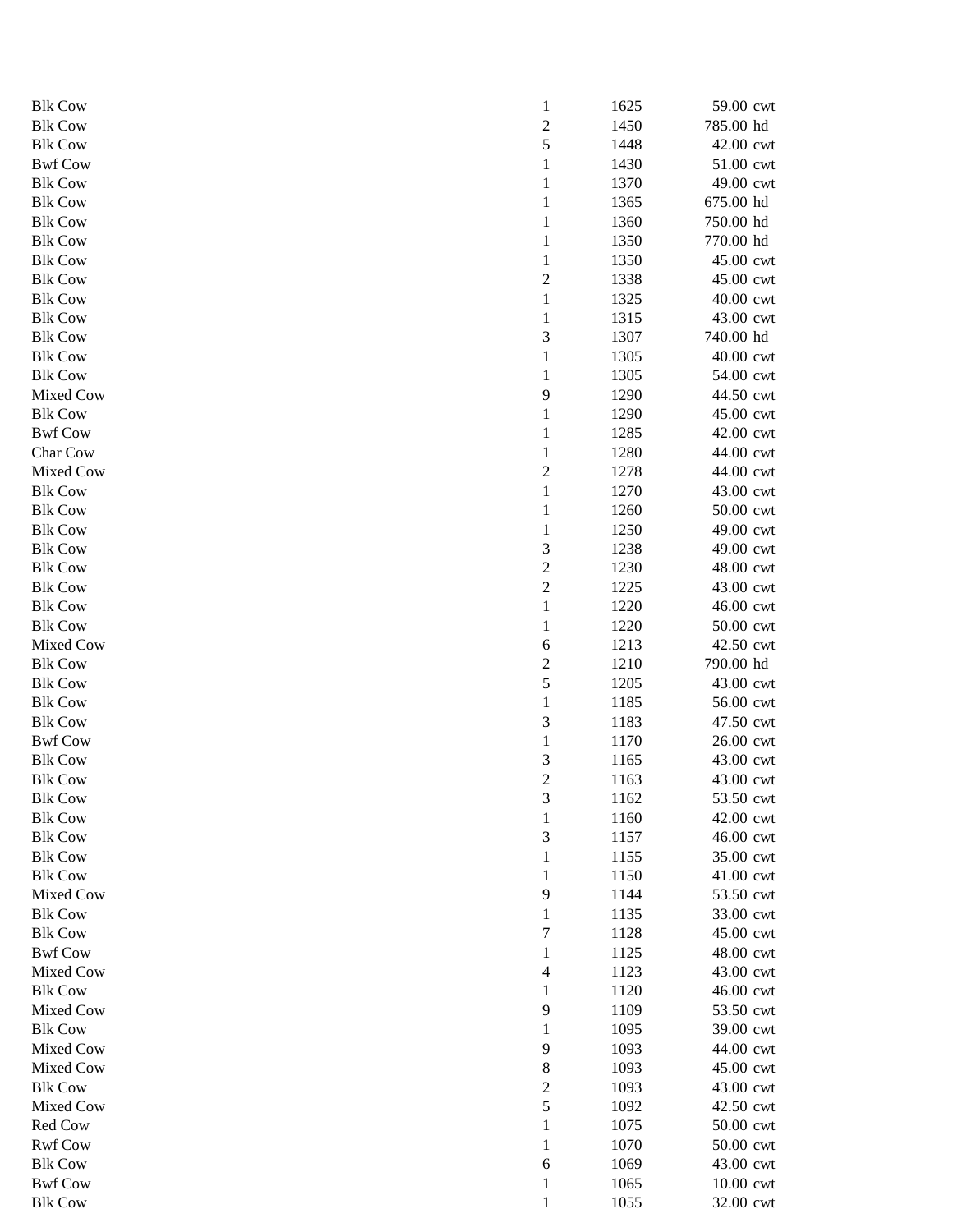| Mixed Cow      |                     | $\overline{\mathbf{c}}$ | 1055 | 19.00 cwt  |
|----------------|---------------------|-------------------------|------|------------|
| <b>Bwf Cow</b> |                     | $\,1$                   | 1045 | 31.00 cwt  |
| <b>Blk Cow</b> |                     | $\overline{\mathbf{c}}$ | 1038 | 51.00 cwt  |
| Hereford Cow   |                     | $\mathbf{1}$            | 1035 | $1.00$ cwt |
| <b>Blk Cow</b> |                     | $\mathbf{1}$            | 1035 | 47.00 cwt  |
| <b>Blk Cow</b> |                     | 13                      | 1034 | 63.00 cwt  |
| <b>Blk Cow</b> |                     | $\mathbf{1}$            | 1030 | 59.00 cwt  |
| Xbred Cow      |                     | $\mathbf{1}$            | 1030 | 42.00 cwt  |
| <b>Blk Cow</b> |                     | 8                       | 1029 | 44.00 cwt  |
| <b>Blk Cow</b> |                     | 13                      | 1016 | 70.00 cwt  |
| <b>Blk Cow</b> |                     | $\overline{\mathbf{c}}$ | 1010 | 46.00 cwt  |
| <b>Blk Cow</b> |                     | $\,1$                   | 1010 | 46.00 cwt  |
| <b>Blk Cow</b> |                     | $\overline{\mathbf{c}}$ | 1008 | 46.00 cwt  |
| <b>Blk Cow</b> |                     | 6                       | 1003 | 40.50 cwt  |
| <b>Bwf Cow</b> |                     | $\mathbf{1}$            | 1000 | 43.00 cwt  |
| <b>Blk Cow</b> |                     | $\overline{\mathbf{c}}$ | 985  | 41.00 cwt  |
| <b>Bwf Cow</b> |                     | $\overline{c}$          | 978  | 38.00 cwt  |
| <b>Blk Cow</b> |                     | 3                       | 967  | 44.00 cwt  |
| <b>Blk Cow</b> |                     | 3                       | 963  | 38.00 cwt  |
| Red Cow        |                     | $\mathbf{1}$            | 950  | 36.00 cwt  |
| <b>Blk Cow</b> |                     | $\mathbf{1}$            | 940  | 30.00 cwt  |
| <b>Blk Cow</b> |                     | $\mathbf{1}$            | 930  | 36.00 cwt  |
| <b>Blk Cow</b> |                     | 3                       | 928  | 69.00 cwt  |
| <b>Blk Cow</b> |                     | $\mathbf 1$             | 895  | 74.00 cwt  |
| <b>Blk Cow</b> |                     | $\mathbf{1}$            | 895  | 30.00 cwt  |
| <b>Blk Cow</b> |                     | $\mathbf{1}$            | 890  | 37.00 cwt  |
| <b>Blk Cow</b> |                     | $\overline{c}$          | 858  | 32.00 cwt  |
| <b>Blk Cow</b> |                     | 10                      | 856  | 86.00 cwt  |
| <b>Blk Cow</b> |                     | 4                       | 848  | 46.00 cwt  |
| Xbred Cow      |                     | $\,1$                   | 840  | 42.00 cwt  |
| <b>Blk Cow</b> |                     | $\,1$                   | 835  | 40.00 cwt  |
| <b>Blk Cow</b> |                     | $\mathbf{1}$            | 830  | 39.00 cwt  |
| <b>Blk Cow</b> |                     | $\,1$                   | 785  | 31.00 cwt  |
| Xbred Cow      |                     | $\,1$                   | 725  | 33.00 cwt  |
| <b>Blk Cow</b> |                     | $\mathbf 1$             | 695  | 10.00 cwt  |
| <b>Blk Cow</b> |                     | $\mathbf 1$             | 625  | 15.00 cwt  |
| <b>Bulls</b>   |                     |                         |      |            |
| Bull           | Xbred               | $\mathbf{1}$            | 1775 | 71.00 cwt  |
| Bull           | <b>Blk</b>          | $\mathbf{1}$            | 1770 | 71.00 cwt  |
| <b>Bull</b>    | <b>Blk</b>          | $\mathbf 1$             | 1755 | 71.00 cwt  |
| Bull           | Blk                 | $\mathbf 1$             | 1590 | 60.00 cwt  |
| Bull           | Red                 | $\mathbf 1$             | 1590 | 59.00 cwt  |
|                |                     |                         |      |            |
| Bull           | <b>Blk</b><br>Xbred | $\mathbf 1$             | 1485 | 49.00 cwt  |
| Bull           |                     | $\,1$                   | 1445 | 43.00 cwt  |
| Bull           | <b>Blk</b>          | $\overline{c}$          | 1420 | 60.00 cwt  |
| Bull           | Red                 | $\,1$                   | 1405 | 45.00 cwt  |
| Bull           | Xbred               | $\mathbf 1$             | 1380 | 49.00 cwt  |
| Bull           | Jersey              | $\mathbf 1$             | 1345 | 52.00 cwt  |
| Bull           | <b>Blk</b>          | $\mathbf 1$             | 1040 | 55.00 cwt  |
| Bull           | Red                 | $\mathbf 1$             | 735  | 50.00 cwt  |